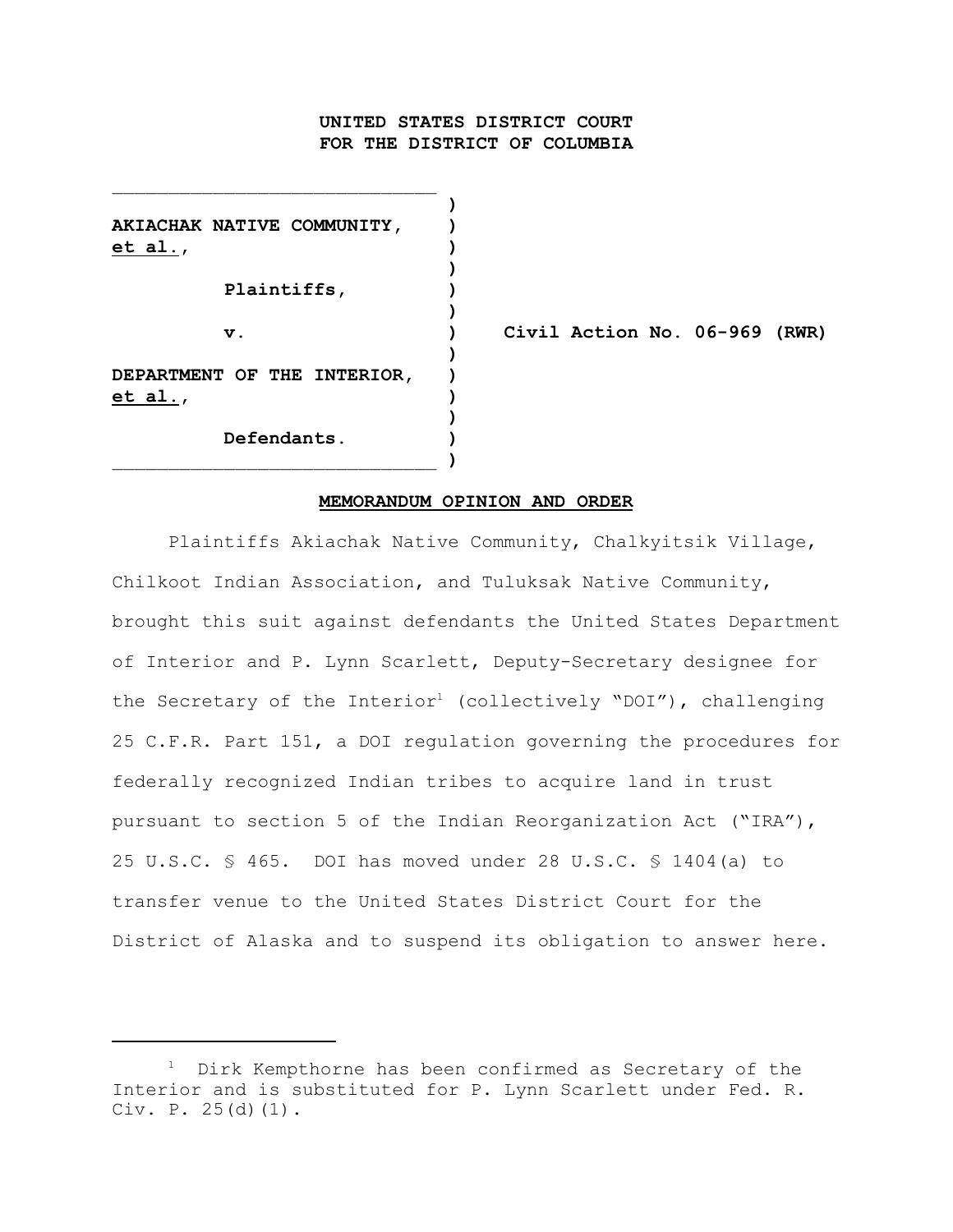Because transfer of venue is not in the interest of justice, DOI's motion will be denied.

### BACKGROUND

Plaintiffs are federally recognized Indian tribes with sovereign governments located in Alaska. As federally recognized tribes, they are eligible for special programs and services provided by the United States government. The DOI is the primary federal government agency responsible for supervising Indian affairs.

Plaintiffs challenge the validity of 25 C.F.R. Part 151, a DOI regulation that controls the application process for federally recognized Indian tribes to acquire land in trust under section 5 of the IRA, 25 U.S.C. § 465. The IRA authorizes the Secretary of the Interior to take real property into trust on behalf of the tribes. The challenged regulation does not provide for the acquisition of land in trust for most federally recognized tribes in Alaska. 2

Akiachak alleges that Part 151 violates the IRA's provisions which prohibit agencies from promulgating regulations that diminish the privileges and immunities available to the tribe relative to the privileges and immunities available to other

 $-2-$ 

 $25$  C.F.R. Part 151.1 states that "[t]hese regulations do not cover the acquisition of land in trust status in the State of Alaska, except acquisitions for the Metlakatla Indian Community of the Annette Island Reserve or its members." 25 C.F.R. Part 151.1.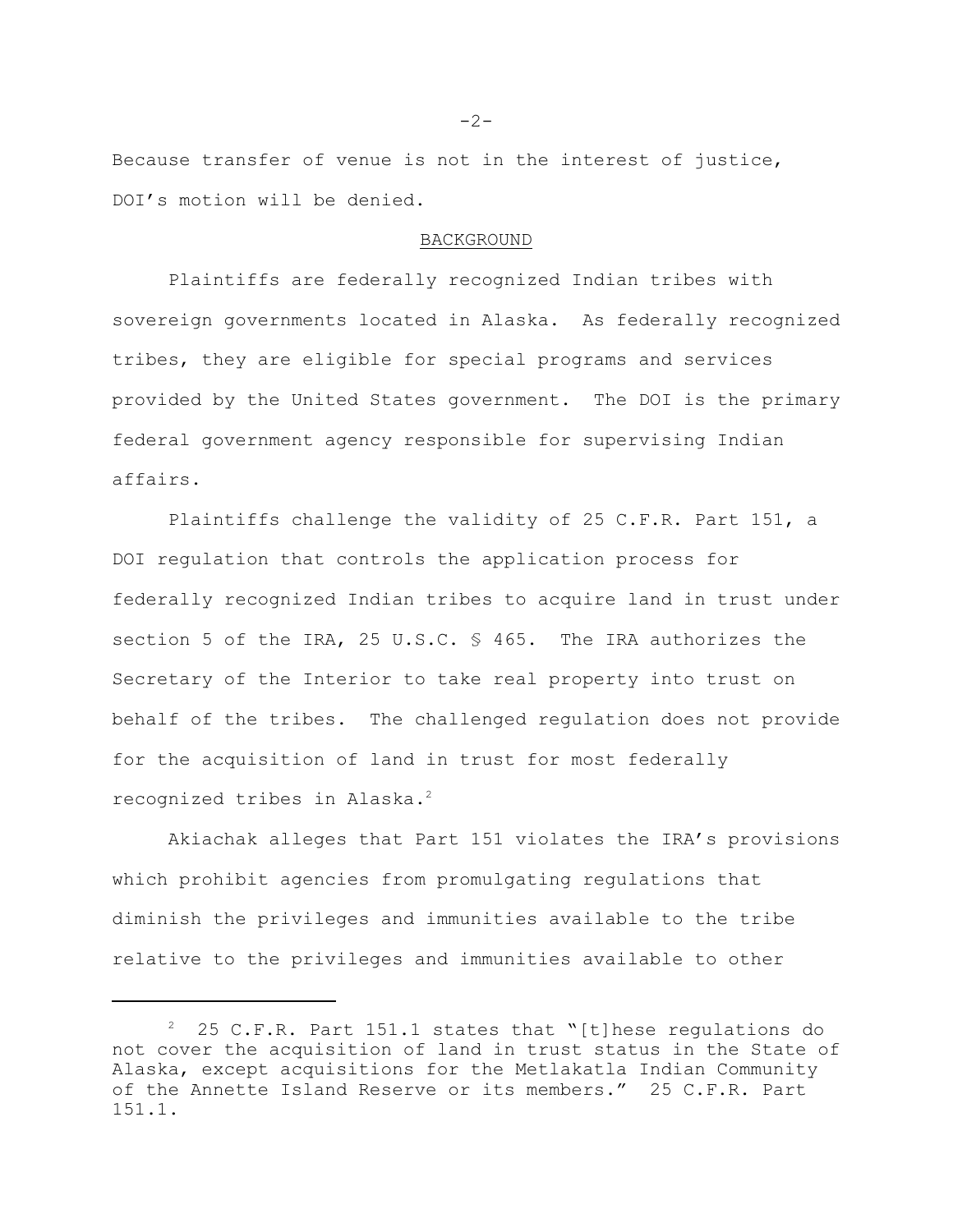federally recognized tribes by virtue of their status as Indian tribes. See 25 U.S.C.  $\frac{1}{2}$  476(f) and (g). Akiachak also contends that the regulation violates the Administrative Procedures Act ("APA") and the Due Process and Equal Protection Clauses of the Fifth Amendment to the United States Constitution.

DOI has moved under 28 U.S.C. § 1404(a) to transfer venue to the United States District Court for the District of Alaska and to suspend its obligation to answer in the District of Columbia. DOI contends that there is no connection between this case and the District of Columbia. DOI further argues that the policy at issue applies to, and its impacts are felt in, only Alaska and therefore it is in the interest of justice to transfer the case there. Akiachak contests this argument and asserts that because DOI's regulation governs the application process for establishing land trusts for all federally recognized tribes, it is a matter of national significance.

#### DISCUSSION

"For the convenience of parties and witnesses, in the interest of justice, a district court may transfer any civil action to any other district or division where it might have been brought." 28 U.S.C.  $\frac{1404}{a}$ . "[T]he moving party bears the burden of establishing that transfer is proper." Schmidt v. Am. Inst. of Physics, 322 F. Supp. 2d 28, 31 (D.D.C. 2004). When venue is proper in more than one locale, the district court has

-3-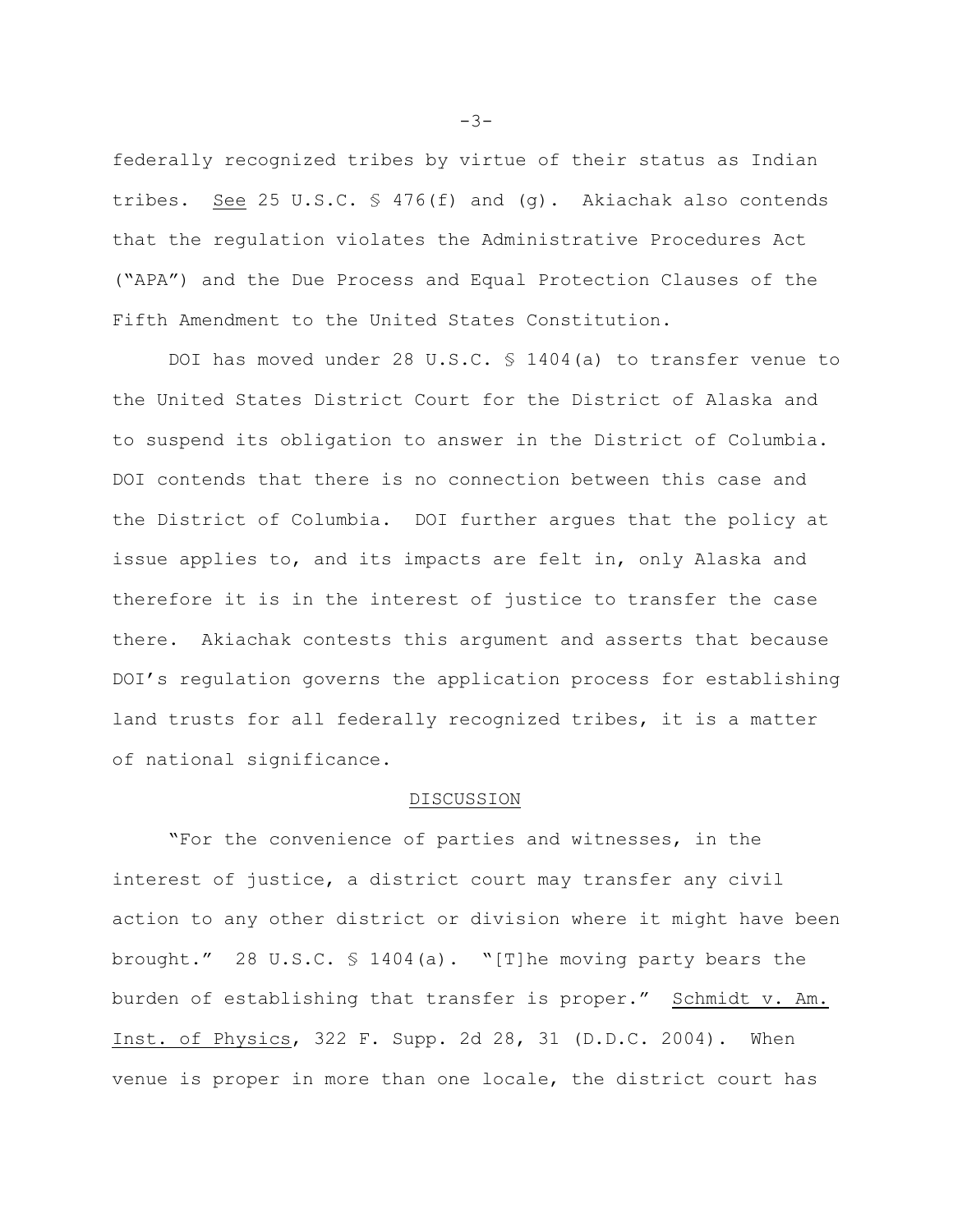discretion "to adjudicate motions for transfer according to an 'individualized, case-by-case consideration of convenience and fairness.'" Stewart Org., Inc. v. Ricoh Corp., 487 U.S. 22, 29 (1988) (quoting Van Dusen v. Barrack, 376 U.S. 612, 622 (1964)). A plaintiff's choice of forum is usually accorded great deference, unless the plaintiff chooses a forum that is not his home and that has no substantial connection to the subject matter of the action. See Gulf Oil Corp. v. Gilbert, 330 U.S. 501, 508 (1947) (stating that "unless the balance is strongly in favor of the defendant, the plaintiff's choice of forum should rarely be disturbed").

The threshold requirement for transfer of venue under § 1404(a) is that the transferee court is a district court where the action "might have been brought."<sup>3</sup> See 28 U.S.C.  $\frac{1404}{a}$ . Once this threshold is met, a court then "must weigh in the balance the convenience of the witnesses and those publicinterest factors of systemic integrity and fairness that, in addition to private concerns, come under the heading of 'the interest of justice.'" Stewart Org., 376 U.S. at 30. "The private-interest considerations include: (1) the plaintiff's choice of forum, unless the balance of convenience is strongly in favor of the defendants; (2) the defendant's choice of forum; (3)

 $-4-$ 

The parties do not dispute that venue would be appropriate in either this district or Alaska.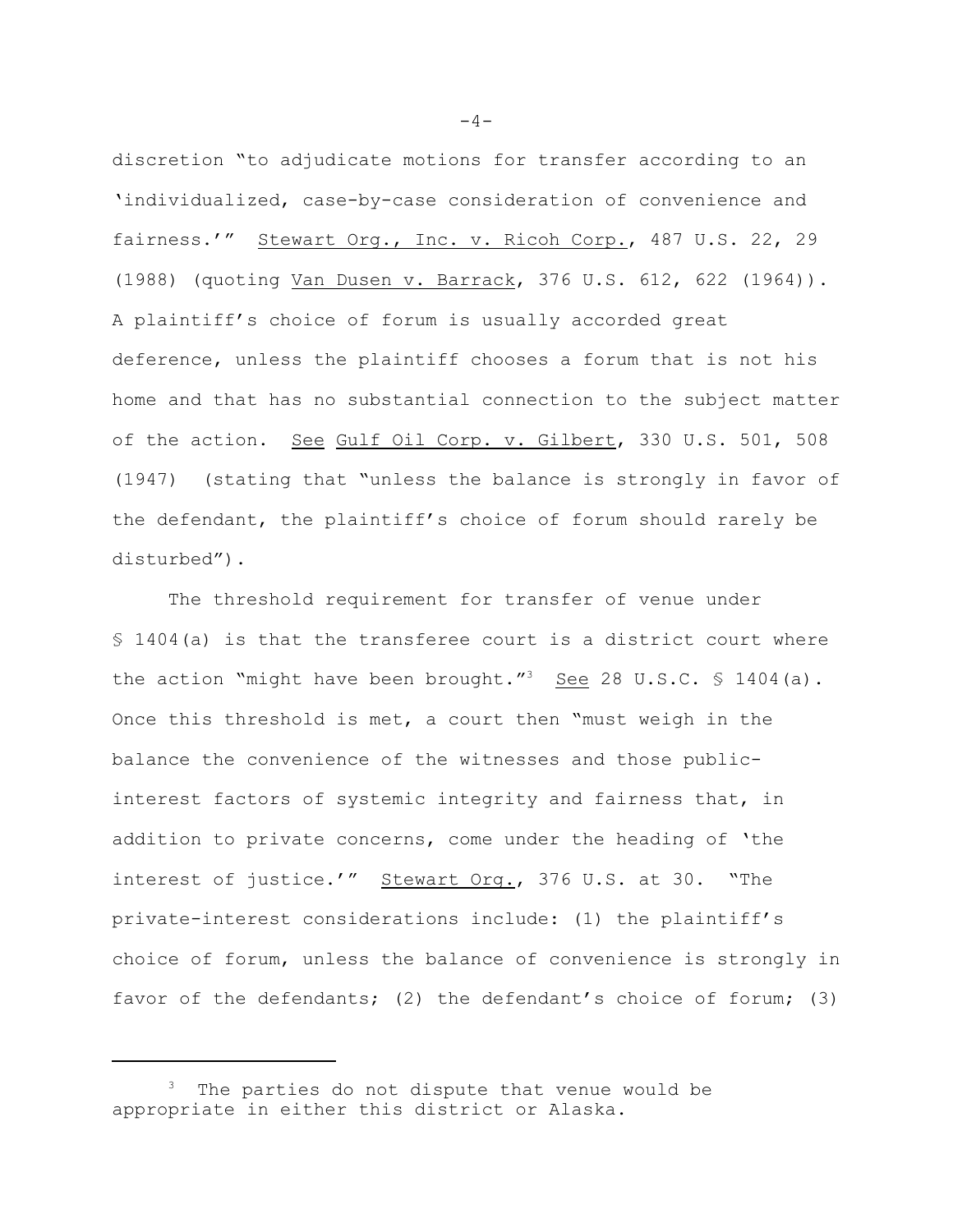whether the claim arose elsewhere; (4) the convenience of the parties; (5) the convenience of the witnesses, but only to the extent that the witnesses may actually be unavailable for trial in one of the fora; and (6) the ease of access to sources of proof." Schmidt, 322 F. Supp. 2d at 31-32. "The public-interest considerations include: (1) the [transferee court's] familiarity with the governing laws; (2) the relative congestion of the calendars of the potential transferee and the transferor courts; and (3) the local interest in deciding local controversies at home." Id. at 32.

### I. PRIVATE INTEREST CONSIDERATIONS

DOI contends that Alaska is a more appropriate forum because the land that is the subject of this dispute is located there and the impact of any decision will be felt there. However, the national rule-making process DOI engaged in when formulating the regulation took place in this district, and public discussions of the proposed regulation took place here. This case presents a sufficiently substantial nexus to this district to warrant deference to Akiachak's choice of forum.

Additionally, Akiachak has chosen a forum that is advantageous for both of its party opponents since both are located in the District. The DOI does not challenge that the relevant sources of proof will likely include any documentation from the DOI's decision-making process and the public discussions

 $-5-$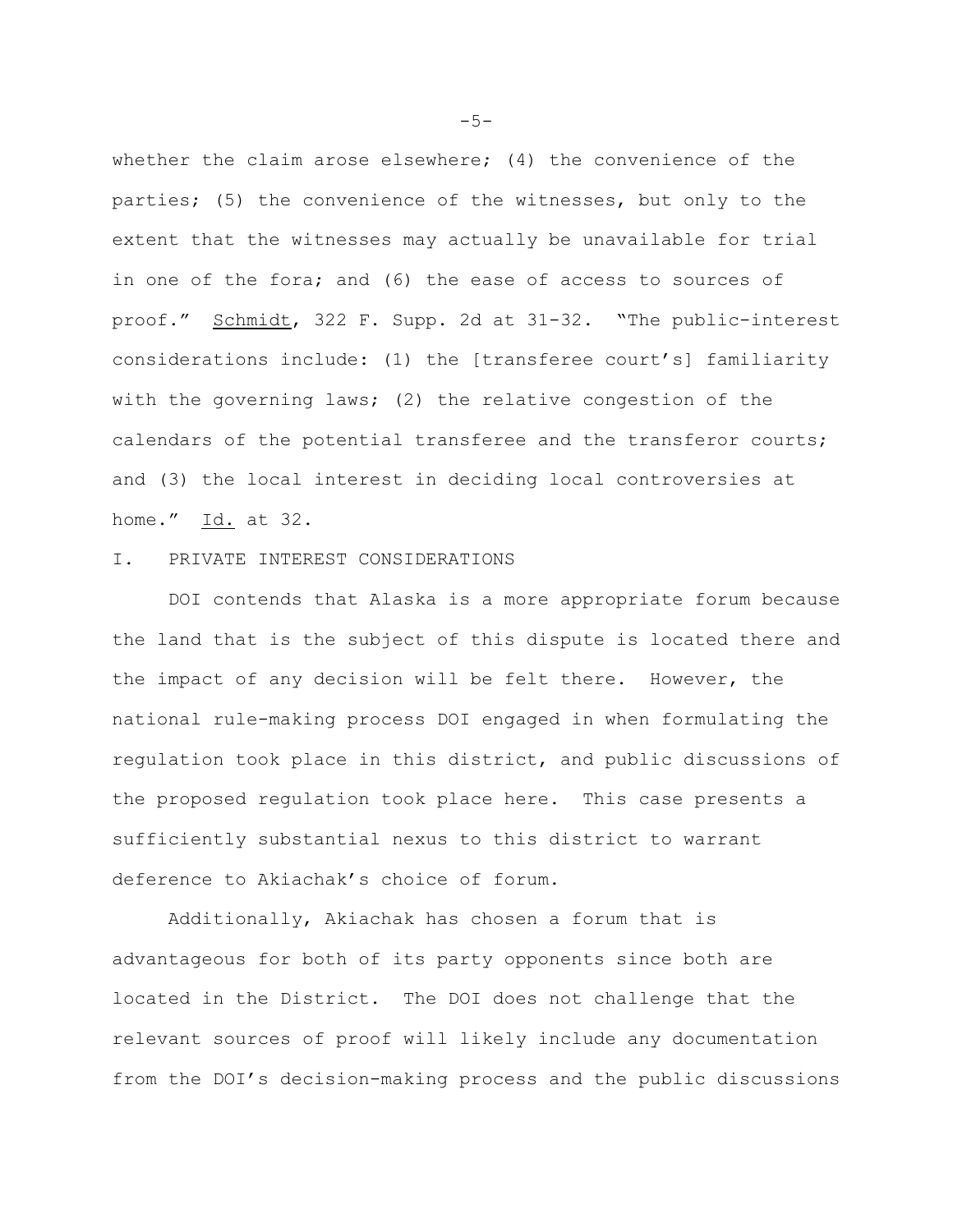on the proposed regulation that took place in this district. (See Pls.' Opp'n at 14.) Further, the DOI does not dispute Akiachak's contention that given that the relief sought in this case is a declaratory judgment that DOI's regulation violates the IRA, the APA and the Constitution, the court will be limited to review of the administrative record and thus it will be unnecessary to call witnesses, particularly Alaskan residents, in this case. (See id. at 13.) Thus, the private interest considerations favor this district as the more appropriate venue for this action.

### II. PUBLIC INTEREST CONSIDERATIONS

The relevant public interest concerns on balance have lesser bearing in this case. Judges in both districts are presumed to possess equal familiarity with the federal laws governing this dispute and certainly possess equal competence in adjudicating those laws. No issue has been raised regarding the relative congestion of the respective courts.

Next, though plaintiffs claim that this case will have an impact on more than just the residents of Alaska, the DOI has made the more compelling showing that the ramifications of any decision here will affect principally Alaska. If the case touches the affairs of many in Alaska, there is reason for the case to be held within their view and reach rather than in remote parts of the country. See Gulf Oil Corp., 330 U.S. at 509.

 $-6-$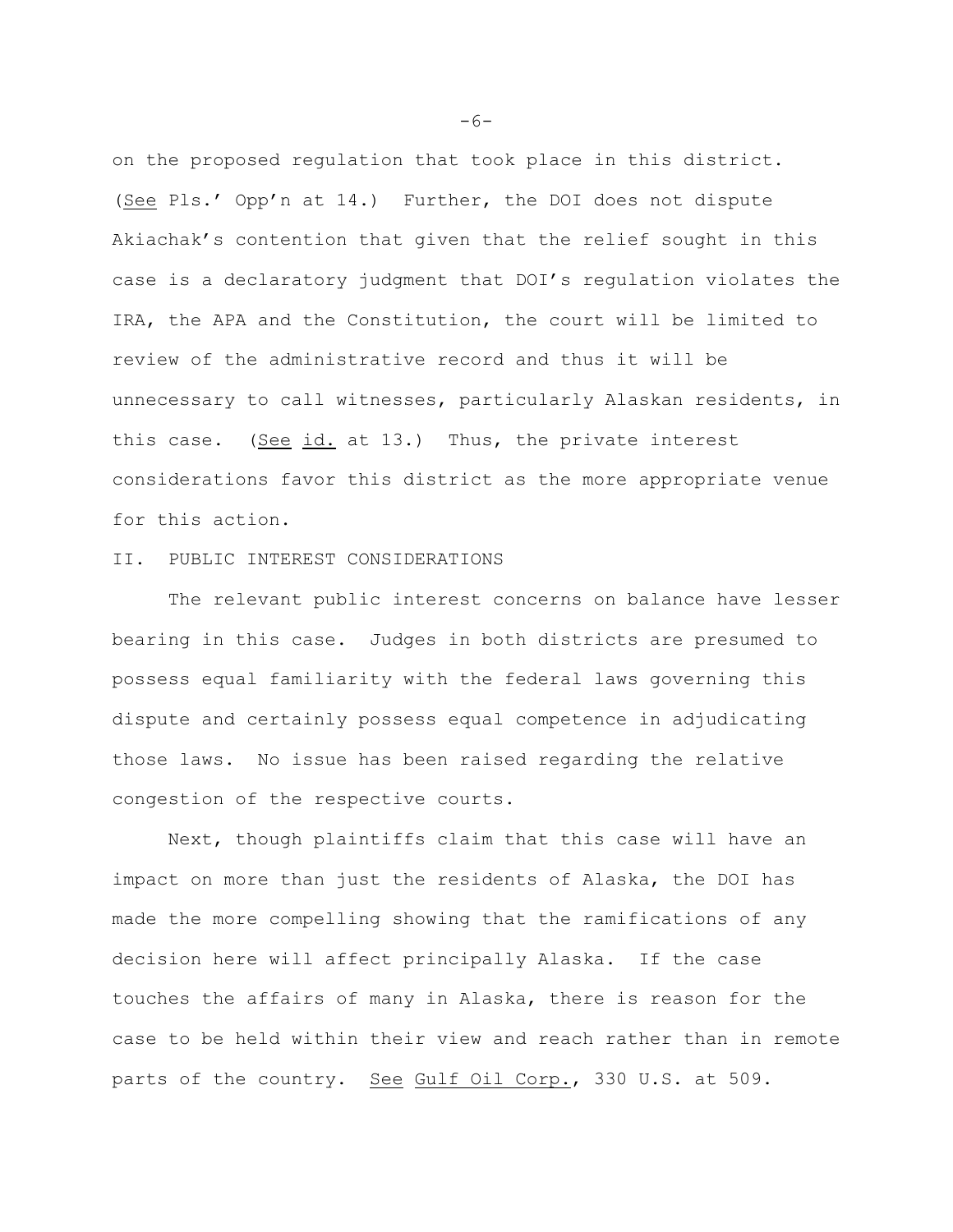While Akiachak argues that local entities will have the opportunity at a later date to express their views pertaining to any land trust applications submitted by Alaskan tribes after any decision made here in Akiachak's favor, this argument ignores that this fact by itself is a local consequence that will be felt in Alaska. Further, though Akiachak claims that the relief sought here is invalidation of Part 151 as violative of the IRA, a statute that has national application to all federally recognized tribes, this case will have an immediate effect only felt in Alaska. Specifically, a decision rendering Part 151 invalid would require the DOI to immediately consider applications for land trusts in Alaska. However, though the local interest in this case may support transfer, on balance the public and private interest considerations slightly favor keeping this case here.

## CONCLUSION AND ORDER

Because the balance of considerations tilts in favor of venue in this district, DOI's motion to transfer venue pursuant to 28 U.S.C. § 1404(a) will be denied. Accordingly, it is hereby

ORDERED that defendant's motion [6] to transfer venue be, and hereby is, DENIED.

 $-7-$